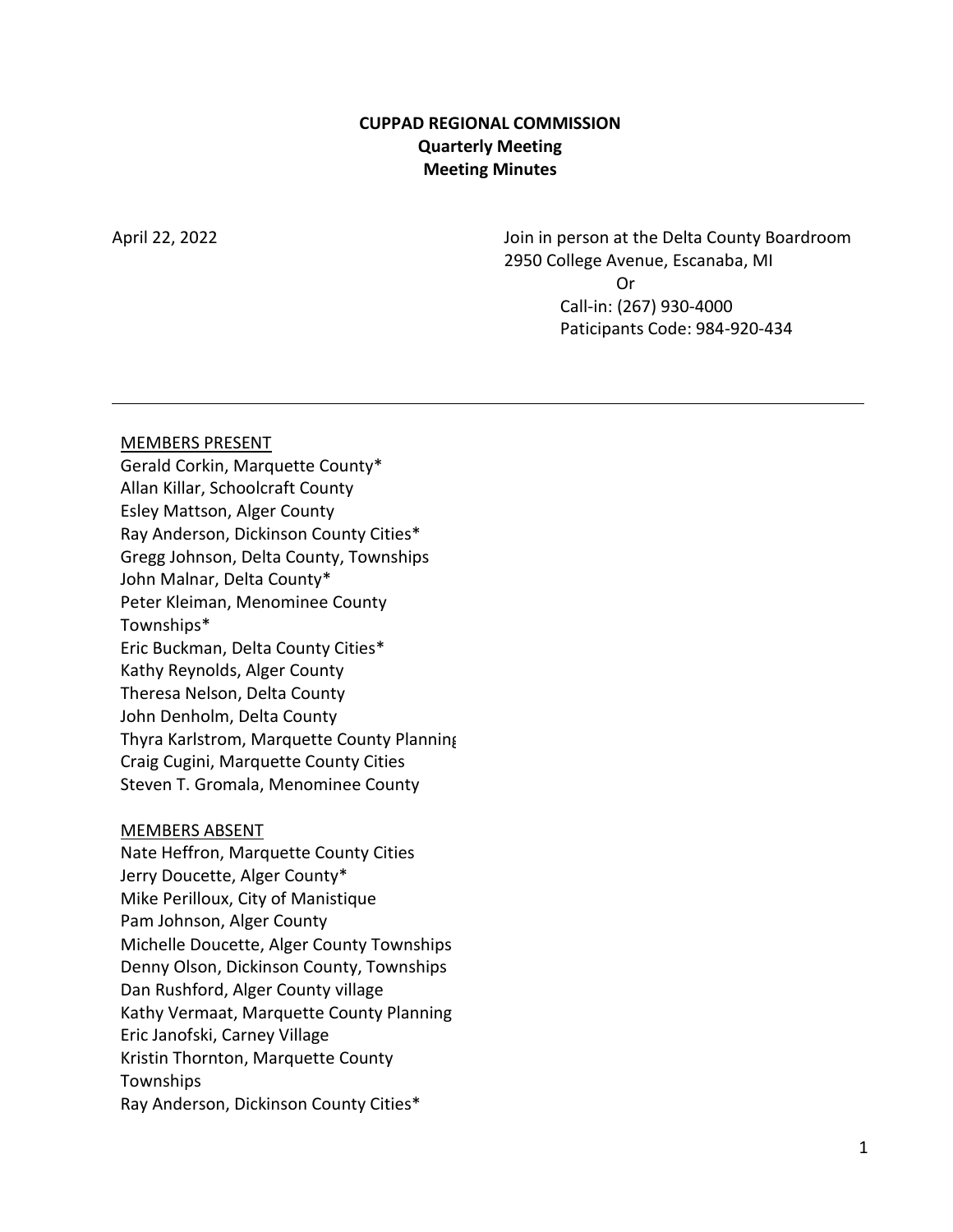Jill Beaudo, Hannahville Indian Community\*

\* Denotes Executive Committee Member

### OTHERS PRESENT

Dotty LaJoye, Executive Director, CUPPAD Michelle Viau, CFO Michigan Works Julia Cogger, CUPPAD Community Innovation Specialist

## 1. CALL TO ORDER

The meeting was called to order at 12:30 pm by Gerald Corkin. The Pledge of Allegiance to the Flag was recited. Roll call was taken, a quorum was present.

### A. APPROVAL OF AGENDA

**MOTION TO RECOMMEND APPROVAL OF THE AGENDA FOR APRIL 22, 2022, WAS MADE BY J. MALNER, SUPPORTED BY P. KLEIMAN; MOTION CARRIED.**

# B. ACCEPTANCE OF THE MINUTES **MOTION TO ACCEPT THE MINUTES OF THE REGIONAL QUARTERLY MEETING ON FEBRUARY 25, 2022, WAS MADE BY J. MALNAR, SECONDED BY P. KLEIMAN; MOTION CARRIED.**

# C. TREASURER'S REPORT

Michelle Viau explained the new format on the Grant Balance Sheet. The purpose for the new format is to be able to know which projects will actually be completed by the end of the fiscal year as originally projected. The % Complete column will be filled in by Dotty showing the percent complete according to how much more staff time is still needed to complete the project. **MOTION TO TO APPROVE THE TREASURERS REPORT WAS MADE BY J. MALNAR, SUPPORTED BY P. KLEIMAN; MOTION CARRIED.**

## E. EXECUTIVE DIRECTOR REPORT

I have been meeting with the count boards to discuss the opportunity for counties to receive \$10,000 funds from EGLE to plan for the transition from solid waste management to materials management or they can designate CUPPAD as the District Planning Agency (DPA) and submit for \$12,000 as pass through funds to CUPPAD to develop a county and regional evaluation of current waste management systems, and identify gaps and solutions for the improved management and production of recyclable materials for secondary uses. All counties visited to date have been very receptive to assigning CUPPAD as their DPA and allow us to take the lead in meeting the requirements of the grant for them.

In FY 2023, the Michigan Council for the Arts and Cultural Affairs will no longer be utilizing CUPPAD to distribute arts mini-grants and professional organization development grants to individual artists. Instead, the UP Art Alliance will be performing that function. This change will